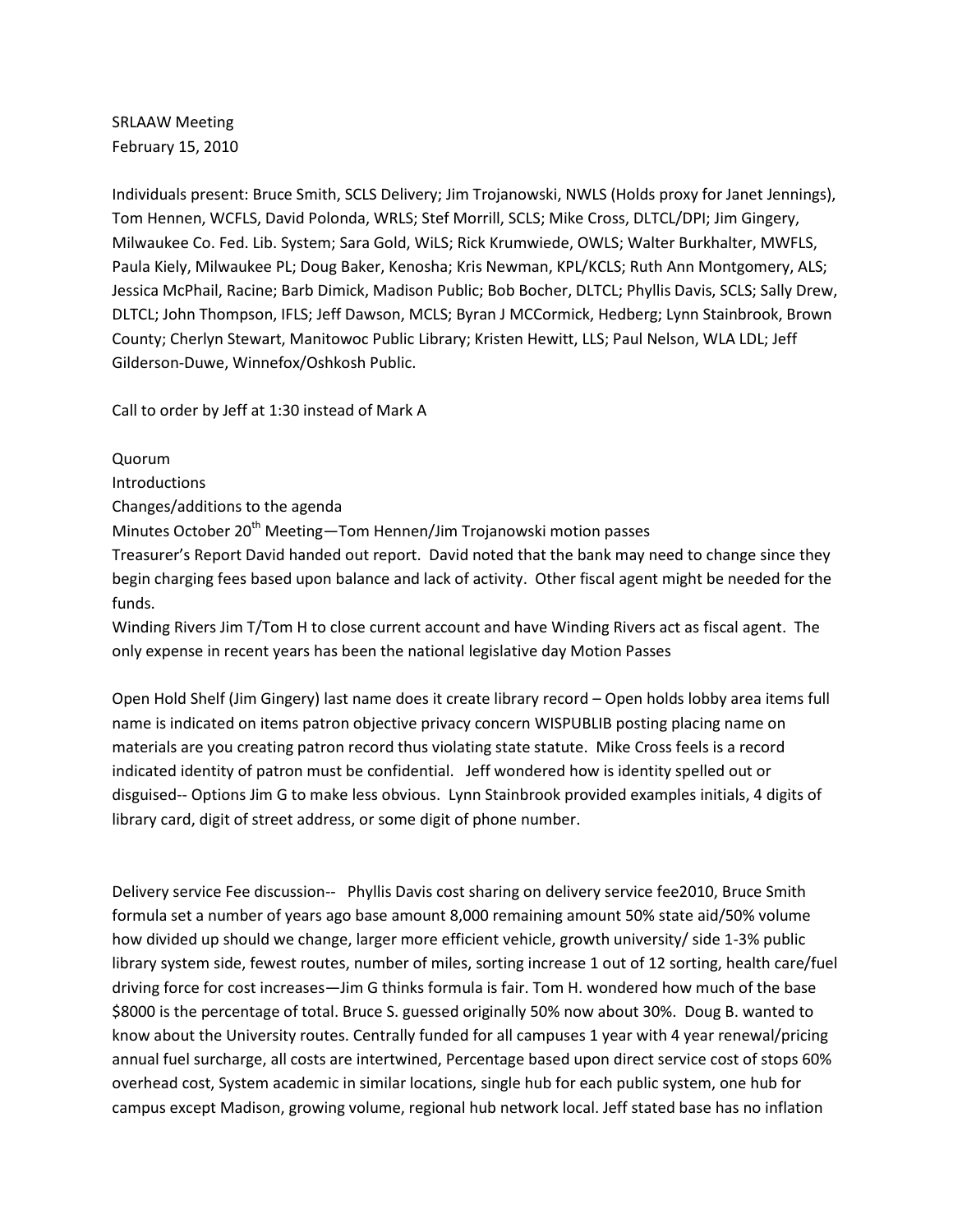factor. Sally Drew Delivery service advisory committee look at all factors changes 2011 spring changes. Last time created a subcommittee.

Moved by Tom H/Jim T requested a report layout factors in formula then and now/opportunity to review data/report to consider in April/volume factor **Motion passes**

Library District legislation-- Lynn Stainbrook something we are talking about slow going since they are looking for a new sponsor. Jessica noted that is important for Racine area. Doug Baker—Joint libraries with more than a couple of communities can be very cumbersome. Lynn assured officials that Brown County not interested. Bill Draft and the Drafters present some concerns/questions. Tom H noted that the problem with draft don't get difference between library system, libraries, etc. The notion of competing taxing district may be shifting politically. David asked if we can clean up the draft instead of bill drafter. Doug volunteered to edit draft.

Resource Sharing and connecting different systems--) Lynn noted that Brown County OWLSnet could not come to agreement. They are exploring Innovative InnReach linking product as a possible way to start sharing system catalog. InnReach provides access to patron database/live status on shelf/patron place hold. Jim G if we got details worked out maybe it can work. Doug B what we going do with information do we want available to public. Jeff pulled data for one month 30% to public libraries in state 70% other places. Phyllis noted SCLS has thought about bridging the catalogs of Marshfield and Portage County with LINK, use WorldCat more formal ILL. Rick K looks at ways to make resource sharing Brown County methodology to look at resource sharing. Sally Drew stated overlay has a look/feel of some type of ILL, and they did not bid last time standard not compatible Innovative one direction, WISCAT does show availability, SirsiDynix Agent working on functionality, annual cost, cost involved what it is worth, staff time cost reductions. John noted concern about delivery volume and costs. Jim would our patron want services. Rick said that patrons are not very discriminating. Paula no business model to support it patron like it, sustaining current services, revenue need to increase need to practical. Jim G if policy rules can be worked out and it is not overwhelming different model to delivery ILL it is worth taking a look at it. Bob noted that with shared systems 90% is intraloan cross system borrowing and that this is a unique system in state 2 systems and a large public library.

WLA Legislative Day—Paul Nelson (1:46 pm)—Two purposes for speaking today—Legislative day is reformatted towards creating a common agenda, Legislators do things for their own reasons and we have become too tied to legislative agenda, need to find points of alignment, Education, Economic Development, IT. Approach in a different way, nonbudget year, district support at local level, collection agency tweaking, Ed Van Gemert—digital commons, Tony Driessen commented who do have to match with Gov candidates—rep and democratic, try to find what on minds of gov candidates universal service funds, reinforce our message, educational approach for leg day, positive upbeat Both session meeting tomorrow meeting with staff, library community go in with mind set use honey Scott Walker—cutting costs, privatize, demonstrate how work together, why libraries fit his agenda . Tom Barrett—library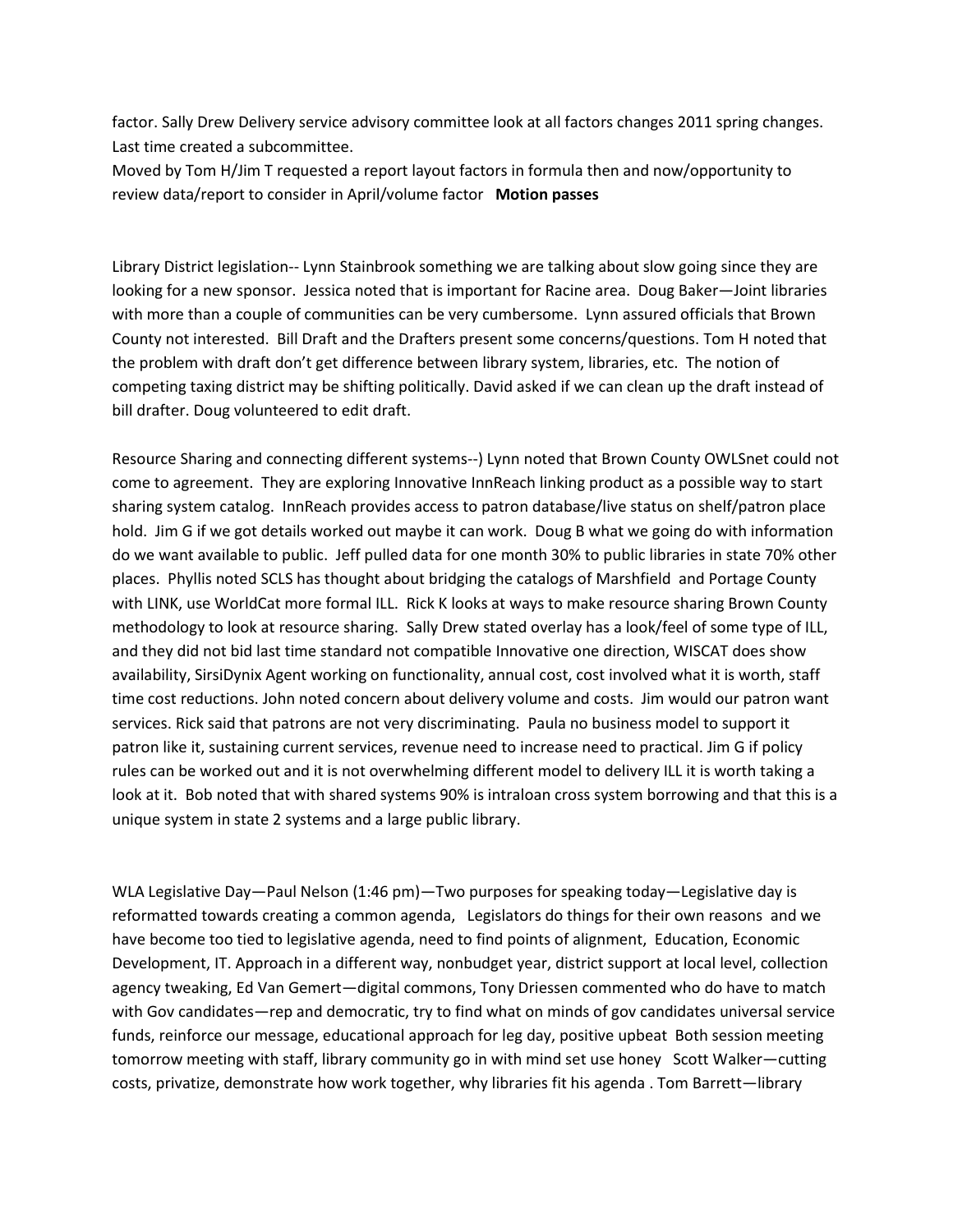mentioned twice state of city, understand link between library – jobs/education. Mark Neumann using social media.

Funding for Overdrive—(WPLC Board) Phyllis issues with relationship with Overdrive all public library systems, tried to start up projects demonstration project, willingness by some libraries to pay for additional cost, Overdrive wants to market to individual libraries, individual purchases would be shown on shared site but would not available to consortium, individual library should fund own site with WPLC permission, frustration to pay for more copies, resource libraries, model for equitable funding, ratio to buy copy, might not be able. David requested a ball park number to accomplish additional demand for WPLC. Stef said the \$80,000 might have to double not sure if satisfy demand. Stef indicated that the conference call was aggressive don't want stratification; she said we won't authenticate and they stated that other states fall apart. The shared collection has value and WPLC can figure out way to be different. Jeff can resource libraries join WPLC and put money in pot how get other to put money into service. Phyllis indicated it is not the intent for WPLC support Overdrive forever. Doug B. in 5-10 years floor space for physical collection will exist from transition to digital copies study the cost for acquiring, processing and circulation physical copies. John feels that libraries are concerned about how to count as circulation. David would like to target for regional funding. Stef is new WPLC chair, new project coordinator. Jeff is talking to recorded books, spend to make splash extra money, 2000 title 37 new titles unlimited users, may allocate more money to overdrive. Tom said felt we should look at ways to fund it.

Stef chair committee to study issue –consider long term aspects and that is an asset to all of us might be different business model, may not have long life. Doug can't afford not to look at options, move money around. Tom moved that subcommittee look for LSTA funding, how much really cost, circulation category Jim 2<sup>nd</sup>. Jim concerned about local purchasing decisions and long term viability. Motion failed due to tie.

How are libraries handling budget crunch – Baker-- Kenosha library things are shrinking, cooperative sharing need for survival/Paula 8% cut library hours cut open 5 days, materials cut 8%, minimum 1 ref staff, 8 branch managers for 12 branches, two managers for three branches, all phones to central hard, public push back 20 feedback forms negative but supportive, double digit cuts, no layoffs, cant fill positions

Kristin-- Lakeshores number of libraries at 3 year average

Brown County --Lynn at bottom hard to go lower ½ time not refill, 6% book budget cut 2008 level between 2008-2009 level, have funding automation and architect doing ok/

Manitowoc--Financial ok heath reserve not filling some positions need to hire new librarians, look at preprocessing materials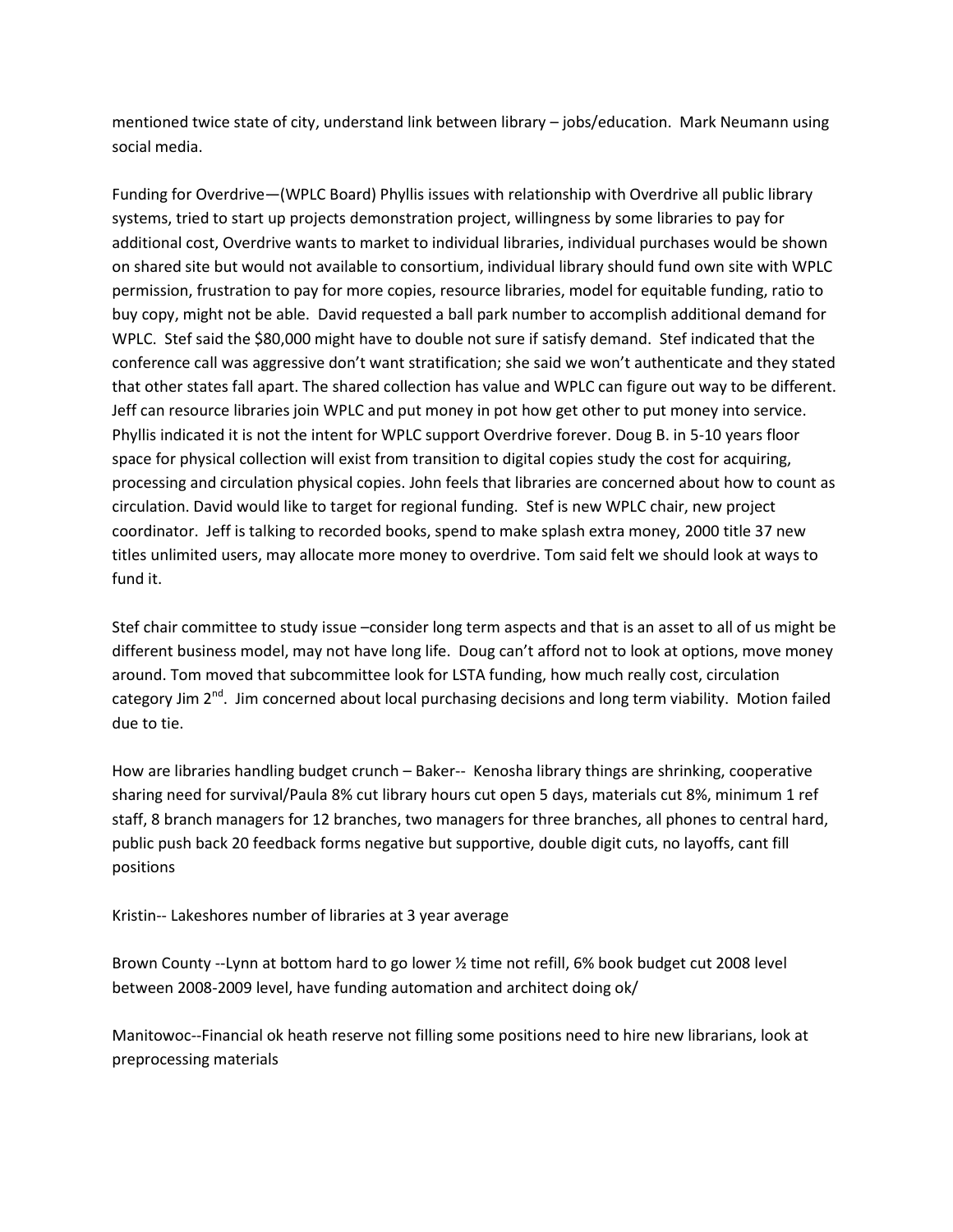MWFLS-- Walter library system no furlough, mortgage paid off significant portion of budget cut, no pay increase, eliminate grant to larger libraries for databases

OWLS, Rick system no cost of living, position vacant wait 6 months, materials budget decreasing, building projects on hold, county exemption is vital

Sara WILS tons of funding lost with divorce with OCLC

Milwaukee County Jim MOE looks pretty good, no increase in salaries 2% increase 2011, no longer doing sorting fixed cost sorting service efficiencies, capital fund to replace ILS server

SCLS at MOE 2003/2002 bunch in Dane County, not to cut services to libraries, no raises, less travel, down size office, running less equipment, tightening staff, delivery tightening, Foundation got \$10,000 gift for children's services, fuel cost savings, keep trucks longer

Winding Rivers David more intense lose people 9 staff left from 15 when started, reallocated position in 2008, health insurance cost keep increasing, open up action plan to consider where we are going, structure may be out dated

WCFLS Tom loss attrition, fuel savings, 2 new library openings, 4 more opening, standards and MOE helped libraries avoid MOE, start things move on to members, have libraries pay more

Northern Waters Jim last 5 ½ build capital budget for equipment, cost shifting, system borrow money against building, 4 of 6 budgets no cost of living some bonuses, \$200,000 of county money to fund some services not eligible for exemption, what happen if counties cut us, health saving eligible health insurance rebid insurance cost savings, mortgage payoff in 2010 for benefit 2011, MOE looks ok for member libraries, some libraries are budget are growing, Sawyer tribal municipal joint library no local funding just county funding, less than funding 5 years ago, Hayward new facility funding less two years ago, Bayfield 100% might cut

Winnefox/Oshkosh Jeff Both organization cut some breaks 2009 what services do you want to cut, support databases, health insurance 0% increase City of Oshkosh, board voted to use some reserve funds for databases HeritageQuest, 0% increase, hold contribution from member libraries to hold flat more state aid into automation, City of Oshkosh—originally below MOE, last hour MOE, Council restored for materials, holding the line, other libraries doing ok

Jeff Dawson MCLS single director one on the line March 1<sup>st</sup>, system wide increase in usage, separation own staff, building, two driver, part administrative assistant, appears to be on path, cooperative

IFLS John Eau Claire lost a staff person, IFLS did not fill a retirement, LBBM moved, and found some health insurance savings